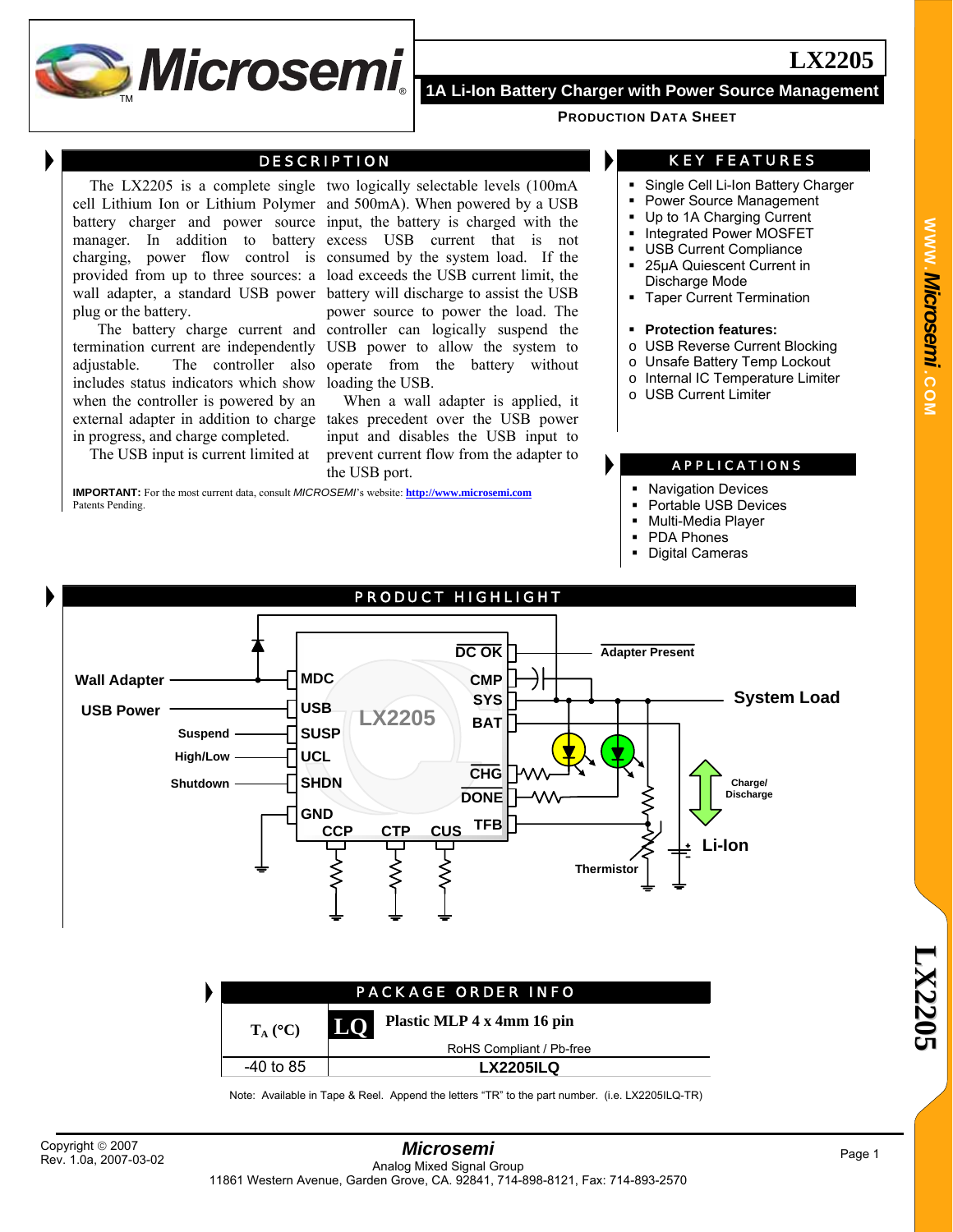

CMP BAT SYS USB

> MDC SHDN SUSP S

TFB **DONE**  $\overline{E}$ DC OK

**PRODUCTION DATA SHEET**

### ABSOLUTE MAXIMUM RATINGS

| Package Peak Temp. for Solder Reflow (40 seconds maximum exposure) $260^{\circ}C$ (+0 -5) |  |
|-------------------------------------------------------------------------------------------|--|

Note: Exceeding these ratings could cause damage to the device. All voltages are with respect to ground. Currents are positive into, negative out of specified terminal.

## THERMAL DATA

**LQ Plastic 4 x 4mm 16-Pin** 

**THERMAL RESISTANCE-JUNCTION TO AMBIENT,** θ**JA 28**°**C/W\***

Junction Temperature Calculation:  $T_J = T_A + (P_D \times \theta_{JA})$ .

\*The  $\theta_{JA}$  numbers are guidelines for the thermal performance of the device/pc-board system. All of the above assume no ambient airflow. See layout guidelines section for important details.

|             |                | <b>FUNCTIONAL PIN DESCRIPTION</b>                                                                                                                                                                                                                                                                        |  |  |  |  |  |
|-------------|----------------|----------------------------------------------------------------------------------------------------------------------------------------------------------------------------------------------------------------------------------------------------------------------------------------------------------|--|--|--|--|--|
| Pin<br>Name |                | <b>Description</b>                                                                                                                                                                                                                                                                                       |  |  |  |  |  |
| <b>BAT</b>  | $\overline{2}$ | Battery Connection - This pin is wired to the positive terminal of a single cell lithium ion/polymer battery.                                                                                                                                                                                            |  |  |  |  |  |
| <b>CCP</b>  | 11             | Charge Current Programming Pin - A resistor ( $R_{CCP}$ ) is connected between this pin and GND. The constant<br>charging current is determined by the following relationship: $R_{\text{CCP}} = 50.648 \times 1_{\text{CCL}}^{-1.0855}$<br>with $R_{CCP}$ in kQ and $I_{CCP}$ in amps.                  |  |  |  |  |  |
| <b>CHG</b>  | 14             | Charge Indicator - This pin is a logic low level when the battery is being charged, provided $V_{\rm SYS}$ is $\geq 4.4V$ . It is<br>capable of driving the series combination of an LED and resistor that is powered from the SYS pin.                                                                  |  |  |  |  |  |
| <b>CMP</b>  | $\mathbf 1$    | Compensation $-$ Connect a $0.1\mu$ F capacitor from CMP to SYS.                                                                                                                                                                                                                                         |  |  |  |  |  |
| <b>CTP</b>  | 12             | Charge Termination Programming Pin $-$ A resistor ( $R_{\text{CTP}}$ ) is connected between this pin and GND. The<br>charge termination taper current is determined by the following relationship: $R_{CTP} = 0.7354 \times 1_{TERM}$ <sup>-1.0876</sup><br>with $R_{CTP}$ in kQ and $I_{TERN}$ in amps. |  |  |  |  |  |
| <b>CUS</b>  | 9              | USB Current Limit Programming Pin – A resistor ( $R_{\text{CUS}}$ ) is connected between this pin and GND. The high<br>level USB charge current is determined by the following relationship: $I_{\text{USB}}$ = 1050 / R <sub>CUS</sub>                                                                  |  |  |  |  |  |
| <b>DCOK</b> | 13             | Main DC Present – A low level on this logic output indicates that the Main DC power source (typically the wall<br>adapter) is applied.                                                                                                                                                                   |  |  |  |  |  |
| <b>DONE</b> | 15             | Done Indicator - This pin is a logic low level when the battery charge cycle is complete. It is capable of driving<br>the series combination of an LED and resistor that is powered from the SYS pin.                                                                                                    |  |  |  |  |  |
| <b>GND</b>  | 10             | Common Ground – Used as chip ground and as a reference for the battery return.                                                                                                                                                                                                                           |  |  |  |  |  |

 $\boxed{16}$  15 14 13

5 6 7 8

**LQ PACKAGE** (Top View) RoHS / Pb-free 100% Matte Tin Pin Finish

Connect Bottom Pad to GND

**LX2205**

CUS GND **CCP CTP** 

ি  $(10)$  $\sqrt{11}$ (12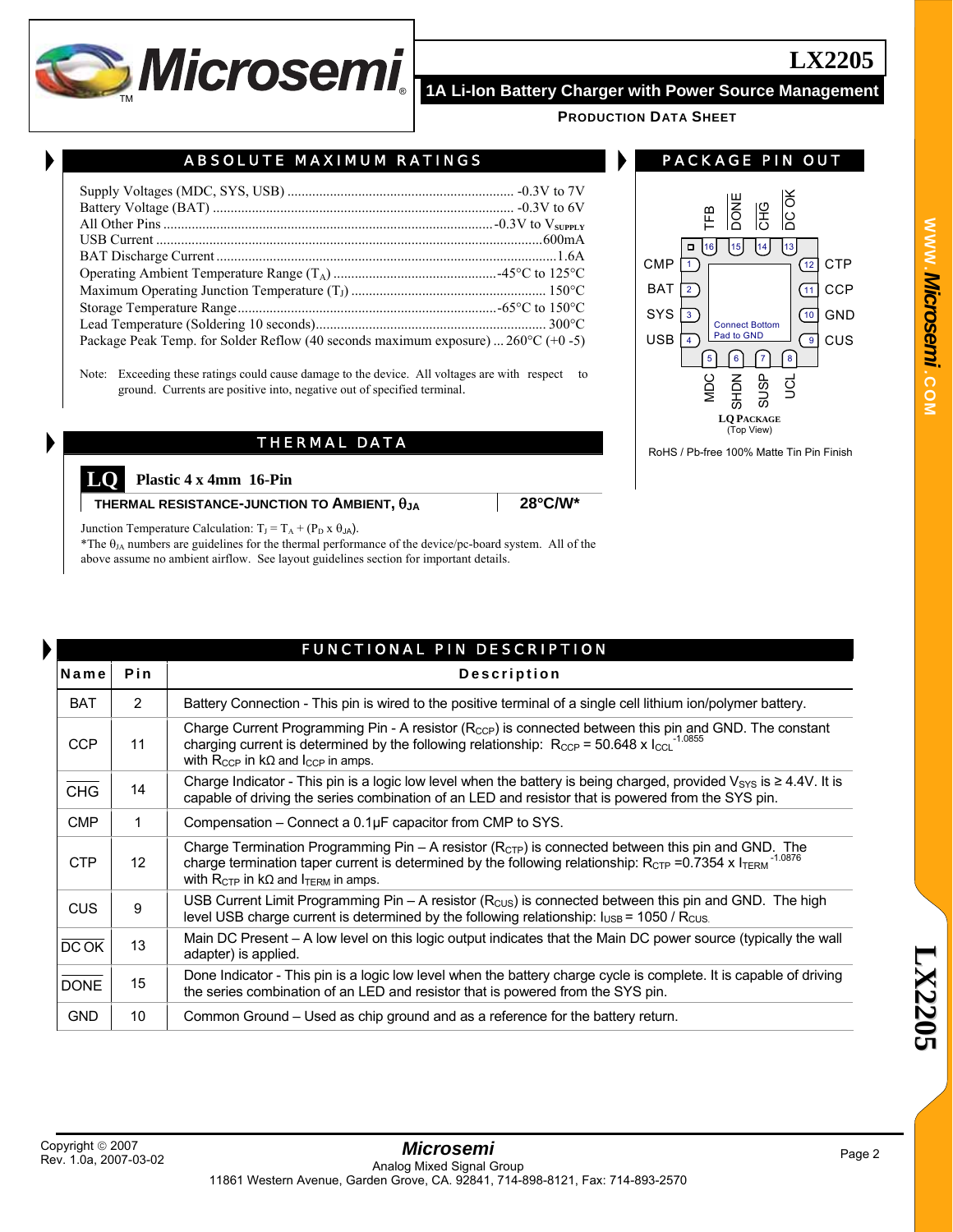

| FUNCTIONAL PIN DESCRIPTION (CONTINUED) |     |                                                                                                                                                                                                                                                                                                          |  |  |  |
|----------------------------------------|-----|----------------------------------------------------------------------------------------------------------------------------------------------------------------------------------------------------------------------------------------------------------------------------------------------------------|--|--|--|
| Name                                   | Pin | <b>Description</b>                                                                                                                                                                                                                                                                                       |  |  |  |
| <b>MDC</b>                             | 5   | Main DC Input – This input is a voltage monitoring input (and not a high current input). Its purpose is to<br>determine the presence of the main DC input to provide lockout for the USB power input.                                                                                                    |  |  |  |
| <b>SHDN</b>                            | 6   | Shutdown – Pulling this pin high will disable the entire device including the battery discharge path and place<br>the device in a low power sleep mode. This pin has an internal pull-down.                                                                                                              |  |  |  |
| <b>SUSP</b>                            |     | Suspend (USB) – Pulling this pin high will prevent current from being drawn from the USB input pin. The rest<br>of the chip functions are unaffected. This pin has an internal pull-down.                                                                                                                |  |  |  |
| <b>SYS</b>                             | 3   | System Power Node – This pin provides power to user system. SYS voltage provided will range from the<br>battery voltage to the wall adapter and/or USB voltage.                                                                                                                                          |  |  |  |
| TFB                                    | 16  | Temperature Feedback – Charging is suspended when the TFB pin falls below 29% (typ) of $V_{SYS}$ or rises<br>above 74% (typ) of $V_{\rm{SYS}}$ . $\overline{CHG}$ and $\overline{DONE}$ pins remain in their prior state during a TFB event. Connecting the<br>TFB pin to GND disables the TFB function. |  |  |  |
| USB.                                   | 4   | USB Power Input – USB compliant input.                                                                                                                                                                                                                                                                   |  |  |  |
| <b>UCL</b>                             | 8   | USB Current Limit - A high logic level will select the high USB current level determined by the programming of<br>the CUS pin. A low logic level will select a level that is 20% of the high USB current level. This pin has an<br>internal pull-down.                                                   |  |  |  |

**LX2205**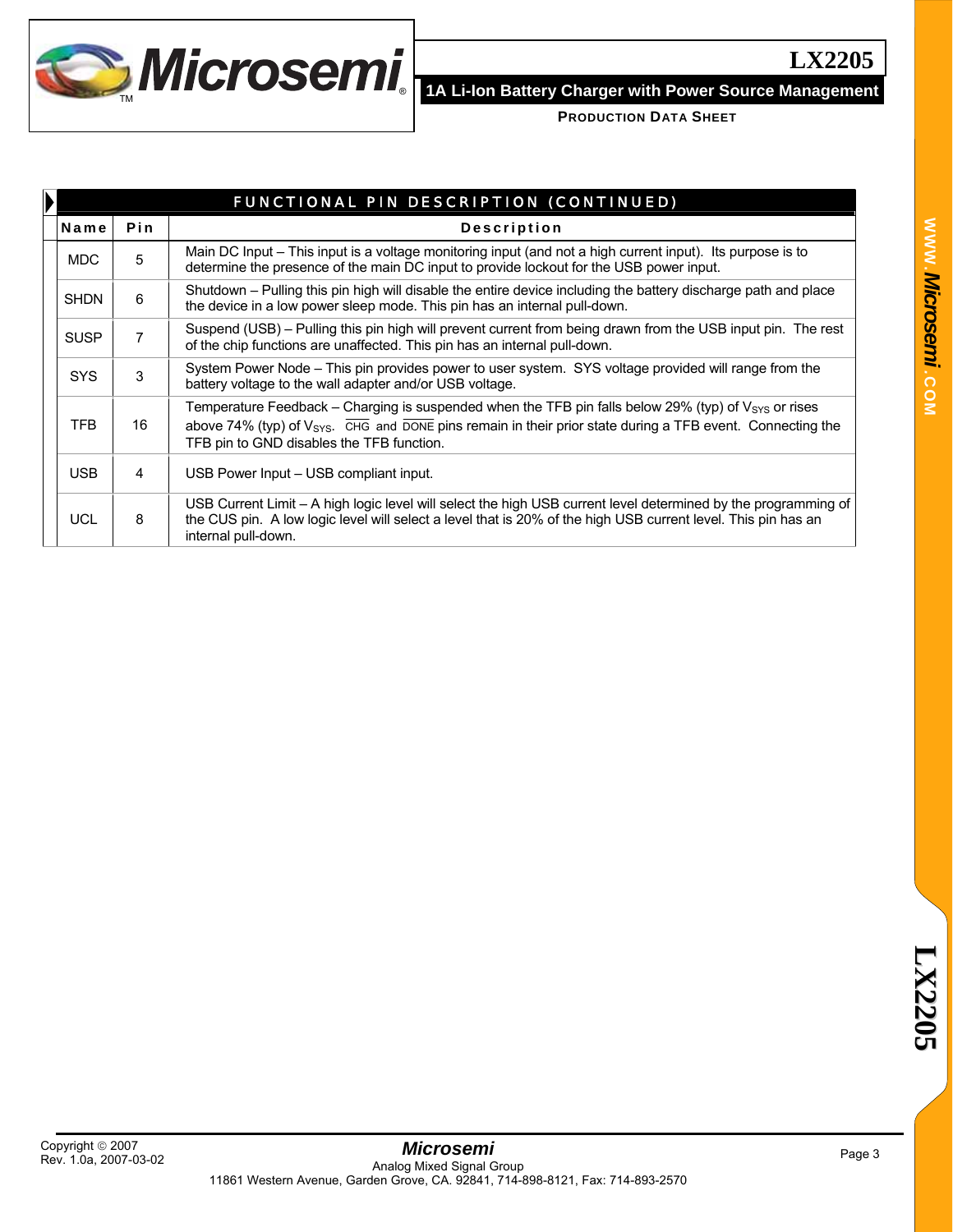

## ELECTRICAL CHARACTERISTICS

| Unless otherwise specified, the following specifications apply over the operating temperature -40°C $\leq T_A \leq 85$ °C and the following test                                   |
|------------------------------------------------------------------------------------------------------------------------------------------------------------------------------------|
| conditions: $V_{MDC} = V_{USB} = 5V$ , $V_{SYS} =$ Open, $V_{SUBP} = V_{SHDN} =$ Low, $V_{UCL} =$ High, $V_{BAT} = 3.9V$ , $R_{CCP} = 49.9k$ , $R_{CUS} = 2.26k$ , $R_{CTP} = 20k$ |

| Symbol<br>Parameter             |                         | <b>Test Conditions</b>                                               | LX2205 |        |      | Units |
|---------------------------------|-------------------------|----------------------------------------------------------------------|--------|--------|------|-------|
|                                 |                         |                                                                      | Min    | Typ    | Max  |       |
| <b>MAIN CIRCUITRY</b>           |                         |                                                                      |        |        |      |       |
| Input Voltage                   | V <sub>SUPPLY</sub>     | USB or SYS                                                           | 4.35   |        | 6    | V     |
| Under Voltage Charging Lockout  | $V_{\text{SYS}}(UVLO)$  | Rising input; $V_{BAT} = 3.2V$                                       | 3.55   | 3.7    | 3.95 | V     |
| SYS UVLO Hysteresis             |                         | Guaranteed by design                                                 |        | 140    |      | mV    |
| USB UVLO                        | V <sub>USE</sub> (UVLO) | Rising input; $V_{BAT} = 3.2V$                                       | 4.25   | 4.30   | 4.34 | V     |
|                                 |                         | $V_{BAT} = V_{CVL}$ ; (battery charged), $V_{SYS} = 5.0V$            |        | 1.5    | 2.5  | mA    |
| SYS Input Supply Current        | $I_{\rm{SYS}}$          | SHDN = High (Shutdown Mode), $V_{SYS}$ = 5.0V                        |        | 25     |      | μA    |
|                                 | $I_{\text{USE}}$        | $V_{BAT} = V_{CVI}$ ; (battery charged), , $V_{MDC} = 0V$            |        | 2      |      | mA    |
|                                 |                         | SUSP = High (Suspend Mode), , $V_{MDC} = 0V$                         |        |        | 25   | μA    |
| <b>USB Input Supply Current</b> |                         | SHDN = High (Shutdown Mode), , $V_{MDC}$ = 0V                        |        |        | 25   | μA    |
|                                 |                         | $V_{MDC}$ = 0V, $V_{\text{USE}}$ = 0V                                |        | $-1.5$ | -6   | μA    |
|                                 |                         | $V_{BAT} = V_{CVL}$ ; (battery charged)                              |        | 0.5    | 10   | μA    |
|                                 |                         | $V_{MDC} = 0V$ ; SUSP = High (Suspend Mode)                          |        | 25     | 50   | μA    |
| <b>Battery Drain Current</b>    | $I_{BAT}$               | SHDN = High (Shutdown Mode)                                          |        | 0.5    | 10   | μA    |
|                                 |                         | $V_{\text{USB}}$ = 0V; $V_{\text{MDC}}$ = 0V; Discharge with no load |        | 25     | 50   | μA    |

### Constant Voltage Charge Voltage  $V_{\text{CVL}}$   $V_{\text{CVL}}$   $V_{\text{CVL}}$ CTP Bias Voltage  $V_{\text{CTP}}$  |  $V_{\text{CTP}}$  |  $V_{\text{BAT}} > 100 \text{ mA}$  | 1.30 | V  $CCP$  Bias Voltage  $V_{CCP}$   $V_{CCP}$  $\vert$  I<sub>CCL</sub>  $\vert$  V<sub>SYS</sub> = 5.0V  $\vert$  0.85  $\vert$  0.98 | 1.10 | A  $V_{\text{MDC}}$ =0V and  $\left| \begin{array}{ccc} 465 & | & | & \text{mA} \end{array} \right|$  $V_{MDC} = 0V$ ; I<sub>SYS</sub> = 200mA (out of pin)  $\vert$  261 mA Max Battery Charge Current **I**BAT VMDC=0V; UCL = Low 92 mA Conditioning Current  $V_{\text{BAT}} = 2.5V$ , as a % of I<sub>CCL</sub> 2.5 5 7.5 % Conditioning Current Threshold<br>Voltage Voltage  $\begin{array}{|c|c|c|c|c|c|}\n\hline\n\end{array}$  V<sub>CCT</sub>  $\begin{array}{|c|c|c|c|c|c|}\n\hline\n\end{array}$  2.55  $\begin{array}{|c|c|c|c|c|}\n\hline\n2.55 & 2.7 & 2.9 & V\n\end{array}$ Charge Termination Current | I<sub>BAT</sub> |  $\frac{1}{2}$  | 40 | 50 | 60 | mA Top Off Charge Droop Threshold  $V_{DRP}$  Expressed as a % of V<sub>CVL</sub> 96 97 98 %

**LX2205**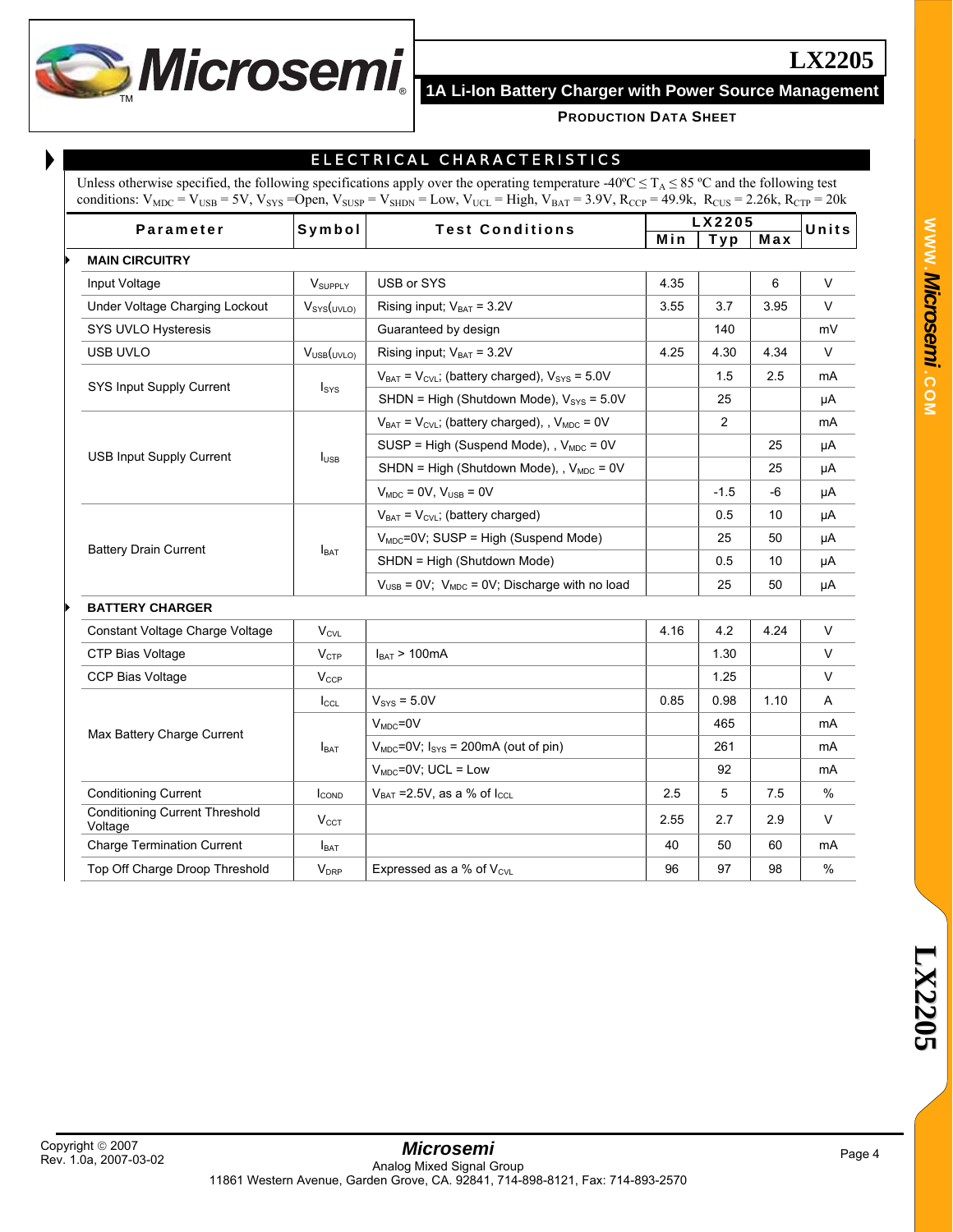

| <b>Parameter</b>                                    | Symbol                  | <b>Test Conditions</b>                                                        |          | LX2205         |          | Units        |
|-----------------------------------------------------|-------------------------|-------------------------------------------------------------------------------|----------|----------------|----------|--------------|
|                                                     |                         |                                                                               | Min      | Typ            | Max      |              |
| <b>USB CURRENT LIMIT</b>                            |                         |                                                                               |          |                |          |              |
| <b>USB Low Current Limit</b>                        | $I_{\text{USE}}$        | $V_{MDC}$ = 0V, UCL = Low                                                     | 85       | 93             | 100      | mA           |
| <b>USB High Current Limit</b>                       | $I_{\text{USE}}$        | $V_{MDC} = 0V$                                                                | 425      | 463            | 500      | mA           |
| Reverse Leakage Current                             | LEAK                    | $VUSB = 0V$                                                                   |          | $\overline{2}$ | 10       | μA           |
| <b>CUS Bias Voltage</b>                             | $V_{\text{CUS}}$        |                                                                               |          | 2.5            |          | V            |
| <b>LOGIC</b>                                        |                         |                                                                               |          |                |          |              |
| CHG, DONE Logic High Output                         | $V_{OH}$                | $V_{\rm sys}$ = 5.0V, $I_{\rm OH}$ = -25uA                                    | 4.0      | 4.5            |          | V            |
| CHG, DONE Logic Low Output                          | $V_{OL}$                | $V_{\text{SYS}} = 5.0 V$ , $I_{\text{OL}} = 5mA$                              |          |                | 0.4      | $\vee$       |
| Input Logic: UCL, SUSP, SHDN                        | $V_{LOG(IN)}$           | Logic Hi,                                                                     | 1.2      |                |          | V            |
|                                                     |                         | Logic Lo                                                                      |          |                | 0.4      |              |
| Input Logic Current : UCL, SUSP,                    | $I_{LOG(IN)}$           | Logic Hi, $V_{LOG} = 2V$                                                      | 0        | $\overline{2}$ | 4        | μA           |
| <b>SHDN</b>                                         |                         | Logic Lo, $V_{LOG} = 0V$                                                      | $-2$     | $\Omega$       | 2        |              |
| Output Logic: DCOK                                  | $V_{LOG(OUT)}$          | Logic Hi, 10K to 3.3V                                                         | 3.2      |                |          | V            |
|                                                     |                         | Logic Lo, $I_{LOG} = 100 \mu A$                                               |          |                | 0.4      |              |
| THERMAL DIE PROTECTION                              |                         |                                                                               |          |                |          |              |
| Battery Charger Thermal Limiter                     | $T_{\text{CTL}}$        |                                                                               |          | 140            |          | $^{\circ}$ C |
| <b>BI-DIRECTIONAL PASS ELEMENT CONTROL</b>          |                         |                                                                               |          |                |          |              |
| Discharge Switch On Resistance                      | $R_{DS(ON)}$            | $I_{BAT} = -1A$                                                               |          | 275            |          | $m\Omega$    |
| <b>Charging Threshold</b>                           | V <sub>CHG</sub>        | $V_{\text{SYS}} - V_{\text{BAT}}$                                             |          | 40             |          | mV           |
| Discharging Threshold                               | V <sub>DCH</sub>        | $V_{BAT} - V_{SYS}$                                                           |          | 40             |          | mV           |
| Pass Element Switch Mode Delay                      | $t_{sw}$                | Charge-To-Discharge or Discharge-To-Charge                                    |          | 2.5            |          | μs           |
| Charging headroom                                   |                         | $V_{\text{SYS}} - V_{\text{BAT}}$ , $I_{\text{BAT}} = 5 \text{mA}$            |          | 80             |          | mV           |
| Discharging headroom                                |                         | $V_{BAT} - V_{SYS}$ , $I_{BAT}$ = -20mA                                       |          | 80             |          | mV           |
| <b>MDC INPUT</b>                                    |                         |                                                                               |          |                |          |              |
| <b>DCOK</b> Voltage Threshold                       | $V_{MDC}$               | Rising                                                                        | 4.0      | 4.15           | 4.3      | V            |
| Hysteresis                                          | $V_{MDC(HYS)}$          |                                                                               |          | 35             |          | mV           |
| MDC Input current                                   | <b>I</b> <sub>MDC</sub> |                                                                               |          | 15             | 35       | μA           |
| <b>BATTERY TEMPERATURE MONITOR</b>                  |                         |                                                                               |          |                |          |              |
|                                                     |                         | Rising Threshold; as % of Vsys                                                | 73       | 75             | 77       | $\%$         |
| Cold Temp Fault Threshold<br>V <sub>TFB(COLD)</sub> |                         | Falling Threshold; as % of Vsys                                               | 71       | 73             | 75       | %            |
|                                                     |                         |                                                                               |          |                |          |              |
|                                                     |                         |                                                                               |          |                |          |              |
| Hot Temp Fault Threshold                            | V <sub>TFB(HOT)</sub>   | Falling Threshold; as % of Vsys<br>Rising Threshold; as % of V <sub>SYS</sub> | 27<br>28 | 28.5<br>29.5   | 30<br>31 | %<br>%       |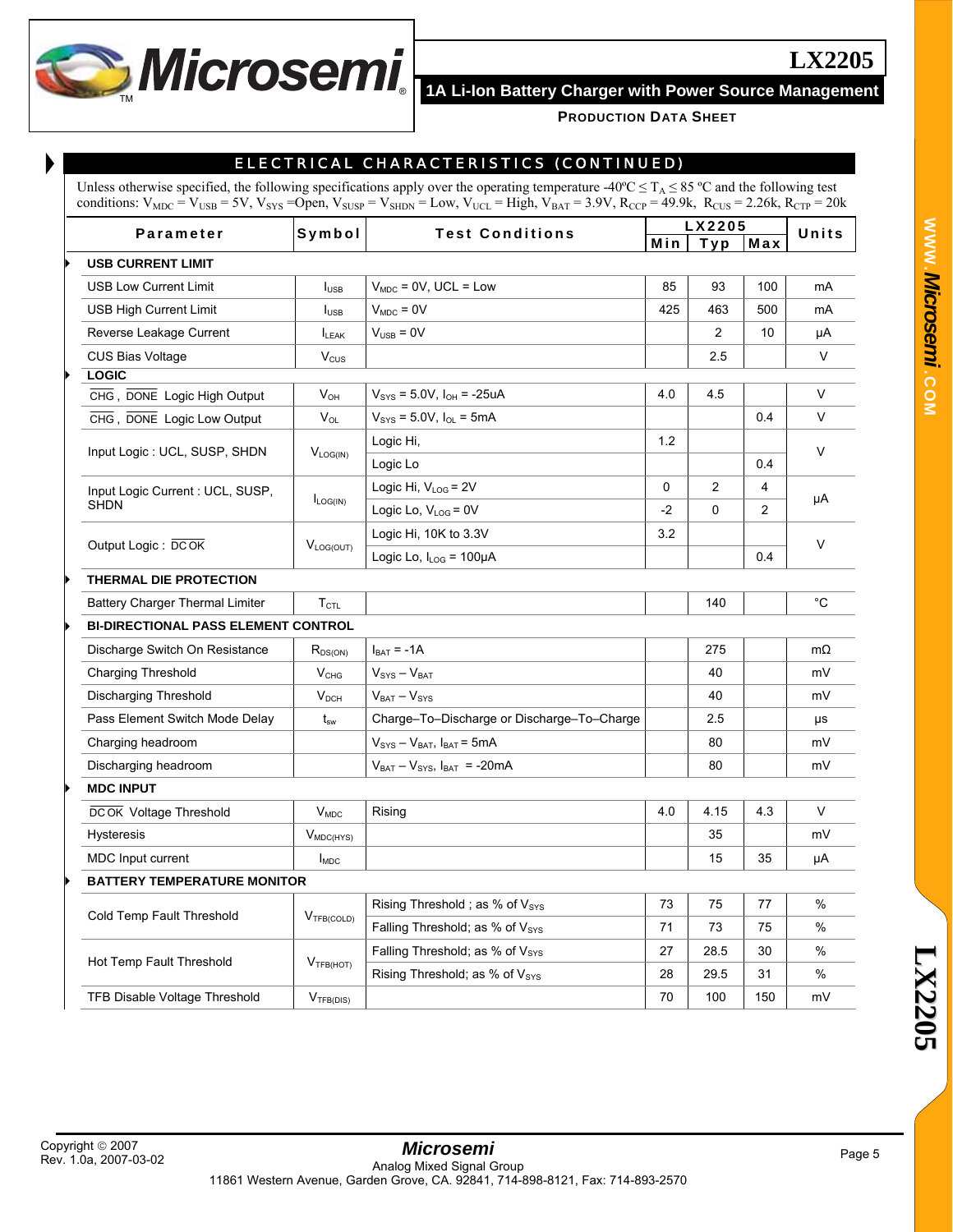

THE **18 A Li-Ion Battery Charger with Power Source Management** 

**PRODUCTION DATA SHEET**



Rev. 1.0a, 2007-03-02

*Microsemi*  Analog Mixed Signal Group 11861 Western Avenue, Garden Grove, CA. 92841, 714-898-8121, Fax: 714-893-2570 Page 6 Copyright ©<sup>2007</sup>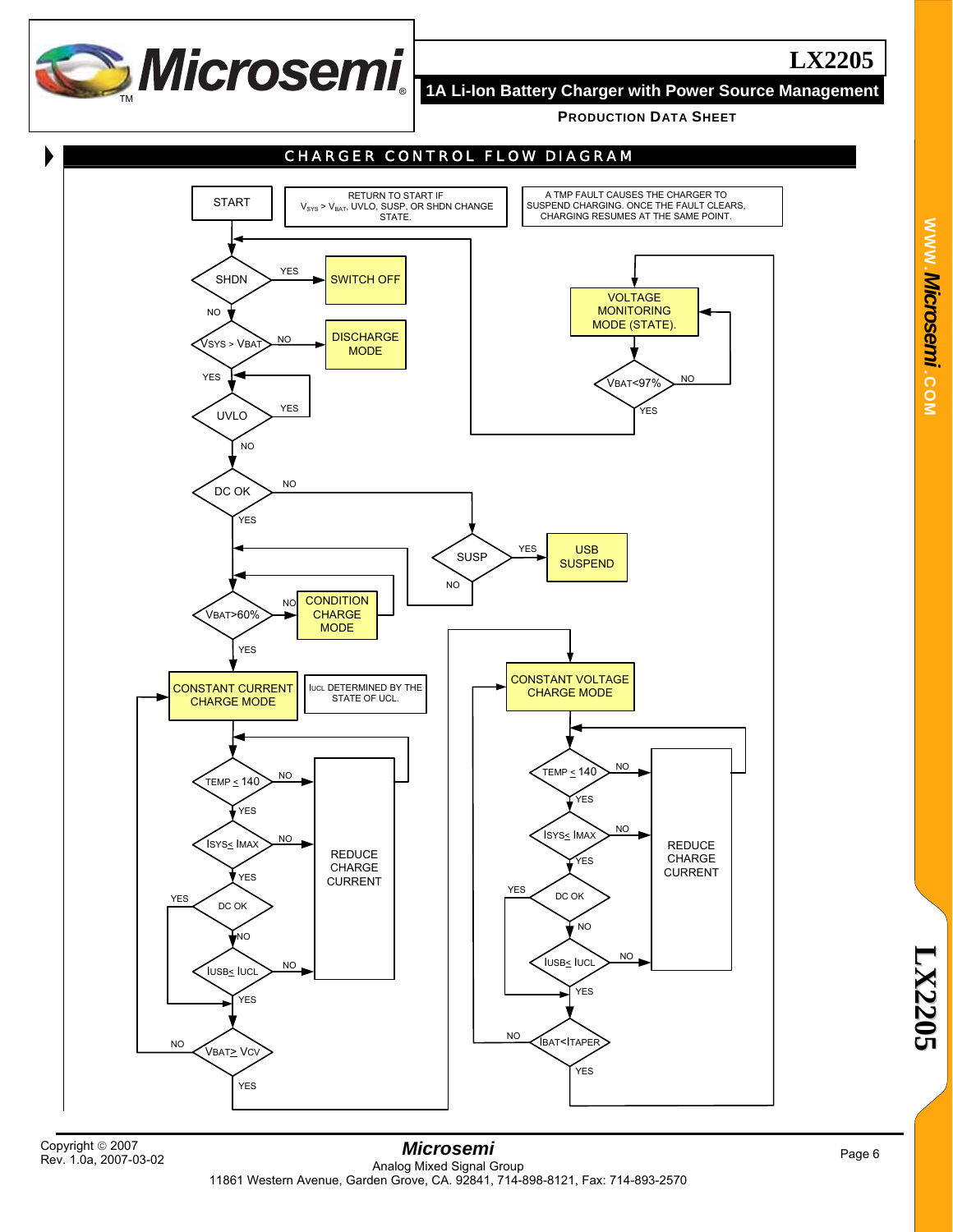

**WWW.**

*Microsemi .*

**COM**

**PRODUCTION DATA SHEET**

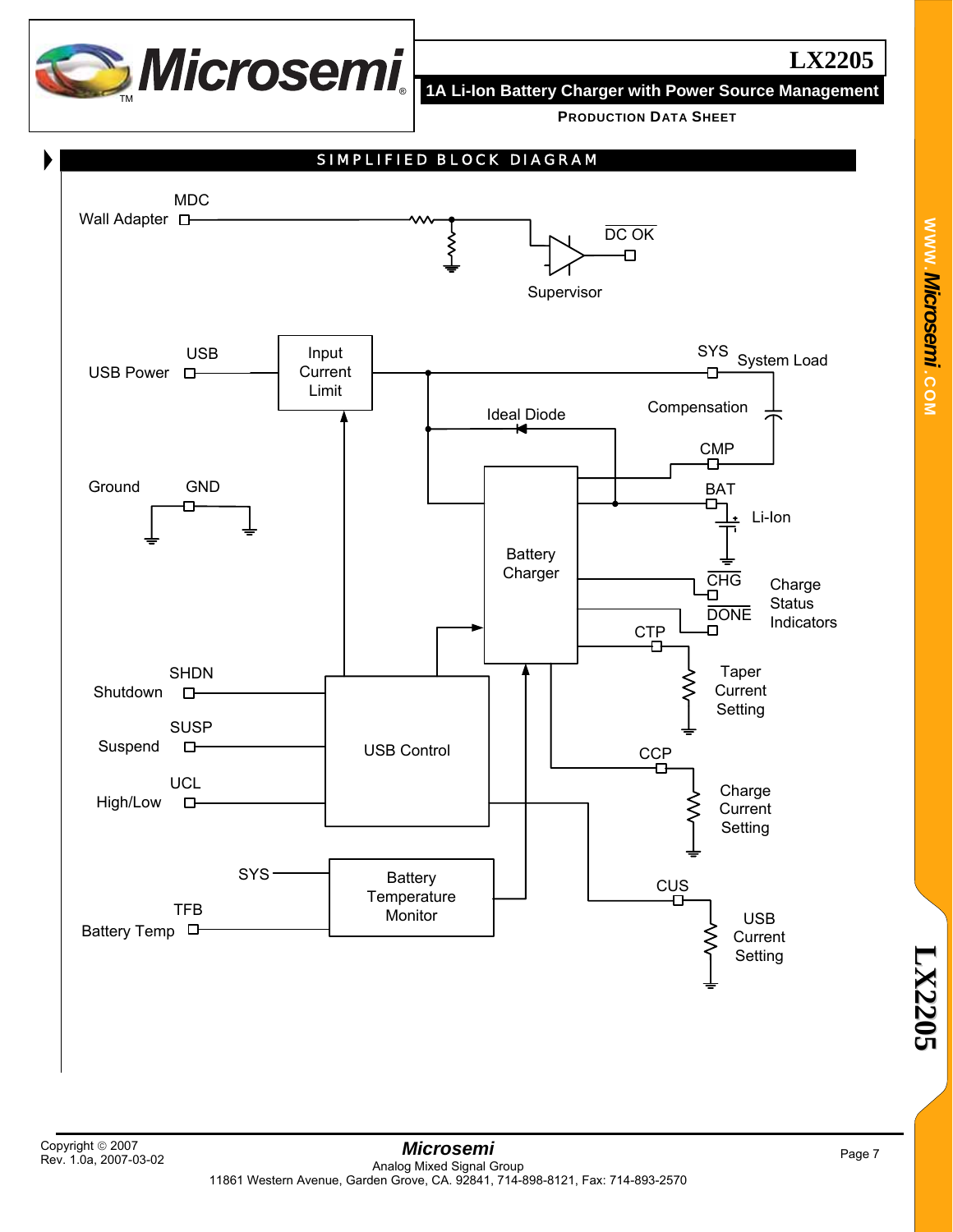

**PRODUCTION DATA SHEET**



**Figure 3 –** AC Adapter and USB Supply (Charge and Discharge Modes) with 1A charging and 100mA termination current. In this application, the wall adapter voltage is not well regulated and can dip to less than 4.7V. For this case, a reverse blocking MOSFET is used instead of the reverse blocking diode, shown in the Product Highlight. This extends the operating range of the LX2205 because the drop across the MOSFET is minimal. It also increases efficiency by eliminating the power loss of the schottky diode.



**Figure 4 –** This application uses only a USB input with 500mA and 100mA maximum current limit levels and a 50mA termination current level. MOSFET Q1 turns off the TFB resistor string when not in charge mode to prevent battery drain; this is particularly helpful when using a small thermistor resistance value in the battery pack.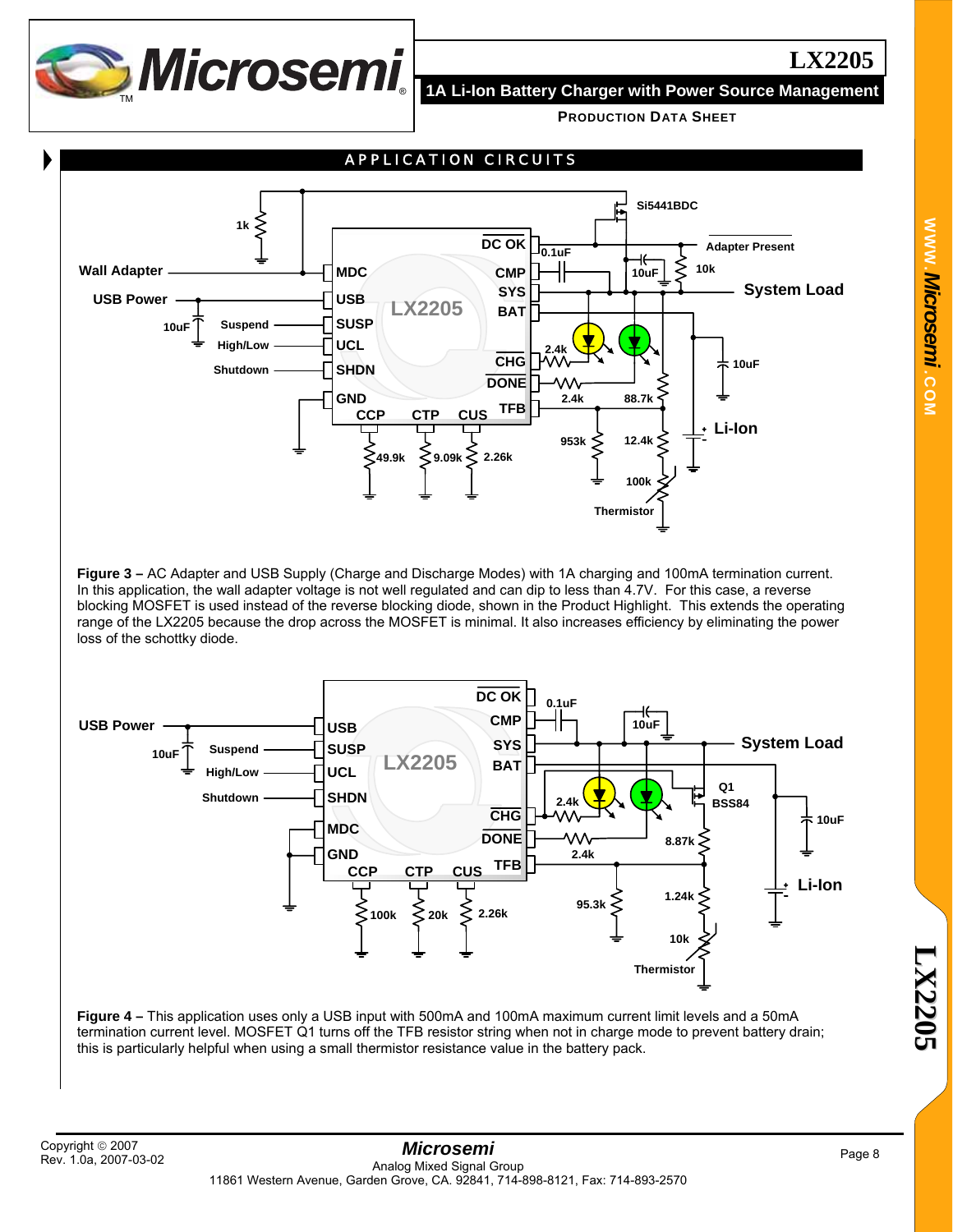

### THEORY OF OPERATION

#### **BATTERY CHARGER GENERAL DESCRIPTION**

The LX2205 is designed to charge a single cell Lithium Ion or Lithium Polymer battery using two steps: a constant current step followed by a constant voltage step. The basic charger function uses the SYS pin as an input and BAT pin as the output. The LX2205 charger has a programmable maximum current (programmable by the resistor value between the CCP pin and GND) which is the maximum charging current during the Constant Current Mode of the charging profile. The charger will terminate constant voltage charging once the current drops below the taper current setting (programmable by the resistor value between CTP pin and GND).

Two step charger profile:



#### **CONDITIONING CURRENT CHARGE MODE**

A conditioning current is applied to a battery that is deeply discharged and has a terminal voltage less than 60% of the constant voltage level. The conditioning current is 5% of the CCP programmable constant current level. Once the battery terminal voltage exceeds the 60% level, the full constant current level is applied (unless charging current is limited by one of the other charger control loops).

#### **CHARGE TERMINATION MODE**

To increase system battery life and avoid float charging, the LX2205 disconnects the charger once the battery has been fully charged. The charge termination state occurs at the end of constant voltage mode. The charge status indicators change state when charging is completed.

| <b>STATES</b>       | CHG | <b>DONE</b> |
|---------------------|-----|-------------|
| Charge in process   | ΩN  | OFF         |
| Charge completed    | OFF | ΩN          |
| Input power removed | OFF | OFF         |

Using the taper current to terminate the charge cycle is particularly advantageous in an isolated battery topology such as the LX2205, because when an external power source is applied to the appliance with the appliance turned on, the power to the appliance and the power to the battery take separate paths. This separate path allows the battery charge current to be monitored accurately. Compared with charger controllers that rely on a fixed timeout period terminating by taper current allow for the shortest possible battery charge time.

### **TOP OFF CHARGE MODE**

Once the charger has completed a charge cycle, if power remains applied, the LX2205 enters a voltage monitoring mode. In this mode the LX2205 monitors the battery terminal voltage and applies a top off charge if the battery voltage drops by more than  $3\%$  of V<sub>CVL</sub>. This feature is especially important for charging systems in equipment where usage is infrequent.

### **USB CHARGE MODE AND CURRENT LIMIT**

The LX2205 is fully compliant with, and supports, the USB specifications – the Low Power Peripheral (100mA) and High Power Peripheral (500mA). The UCL logic input selects the USB charge current level. The LX2205 senses the current flowing from the USB terminal to the SYS terminal. The LX2205 will first try to reduce the combined USB load by scaling back the battery charging current. Once the charger has scaled back the charge current to zero, if the load demands more current than the USB bus can supply the  $V_{SVS}$  voltage will drop down to the battery voltage level and the battery will supply the additional current demand. This is illustrated in the following two charts.

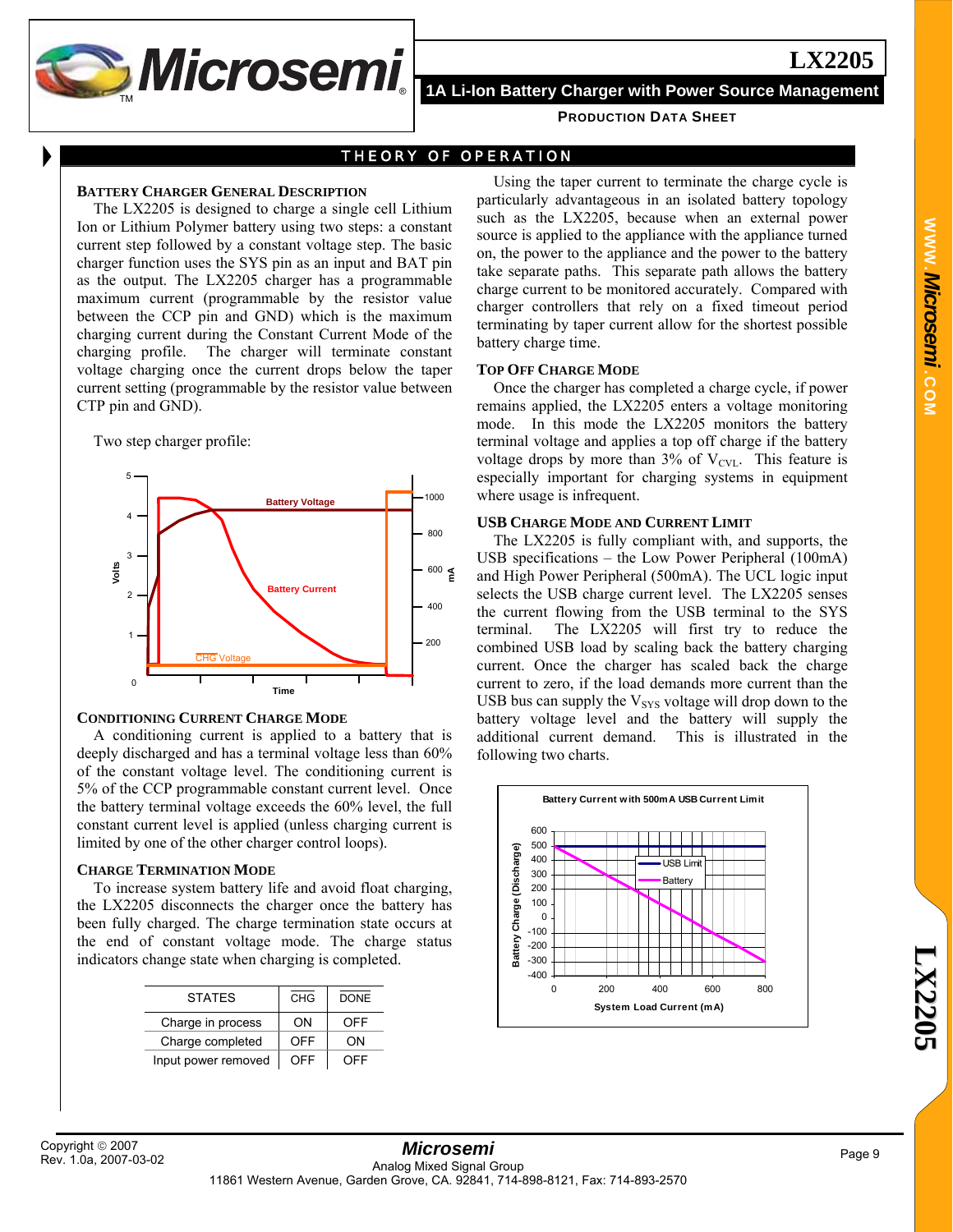

**PRODUCTION DATA SHEET**

THEORY OF OPERATION



#### **REDUCED USB CHARGE TIME**

The isolated battery topology reduces charge time from the USB port when the appliance is turned on while also charging. Because the system power rail can be a higher voltage than the battery voltage, the system will require less power from the USB source which leaves more power available to charge the battery quickly. For example, if the system draws 1W, and the USB input is 5V, the system draws  $1W/5V = 200$  mA from the USB source; this leaves 300mA to charge the battery. In a topology where the load connects directly to the battery (as is done with conventional non-isolated linear chargers), if the average battery voltage is 3.7V, the system will draw  $1W/3.7V =$ 270mA from the USB source, this leaves only 230mA to charge the battery. In this case the LX2205 will charge the battery 30% faster.

#### **USB SUSPEND**

 When the SUSP pin is pulled high, less than 25μA is pulled from the USB port. The rest of the LX2205, however, continues to function normally. If an adapter is applied, the effect of SUSP is negligible. If the system is running off both USB and the battery and SUSP is logic high, the system load will be transferred 100% to the battery.

### **SHDN**

When SHDN is logic high, the LX2205 is placed in a total shutdown mode; no current will flow between SYS, USB and BAT. Quiescent current is  $25\mu A$  during shutdown.  $\overline{CHG}$  and  $\overline{DONE}$  are high impedance (off) in SHDN mode.

#### **UCL**

The UCL pin is used to select the current limit level for the USB input. When the UCL pin is a logic high the maximum current level as determined by the CUS resistor is selected; when the UCL pin is a logic low, the current limit is set to 20% of the maximum level.

#### **POWER OR-ING (SYS TO BAT AND BAT TO SYS)**

 When the power is removed from both MDC and USB, the battery current flows from BAT to SYS and thus provides power to the load without the need for any external switches or monitoring circuits. There is a circuit equivalent of an ideal diode (patent-pending bi-directional MOSFET) in the LX2205 between the BAT pin and SYS pin. This ideal diode appears as a low impedance to high forward current and presents a high impedance to low discharge currents or potentially reverse charge currents. For small forward currents, the ideal diode regulates a small forward voltage. This small voltage allows the power sense circuitry to determine whether an input power source is present even if the current through the ideal diode is less than 1mA. This feature makes it virtually impossible to charge the battery (unregulated) in reverse through the ideal diode and also enables the battery to assist a current limited input power source without chattering even if only a few mA of battery current are required.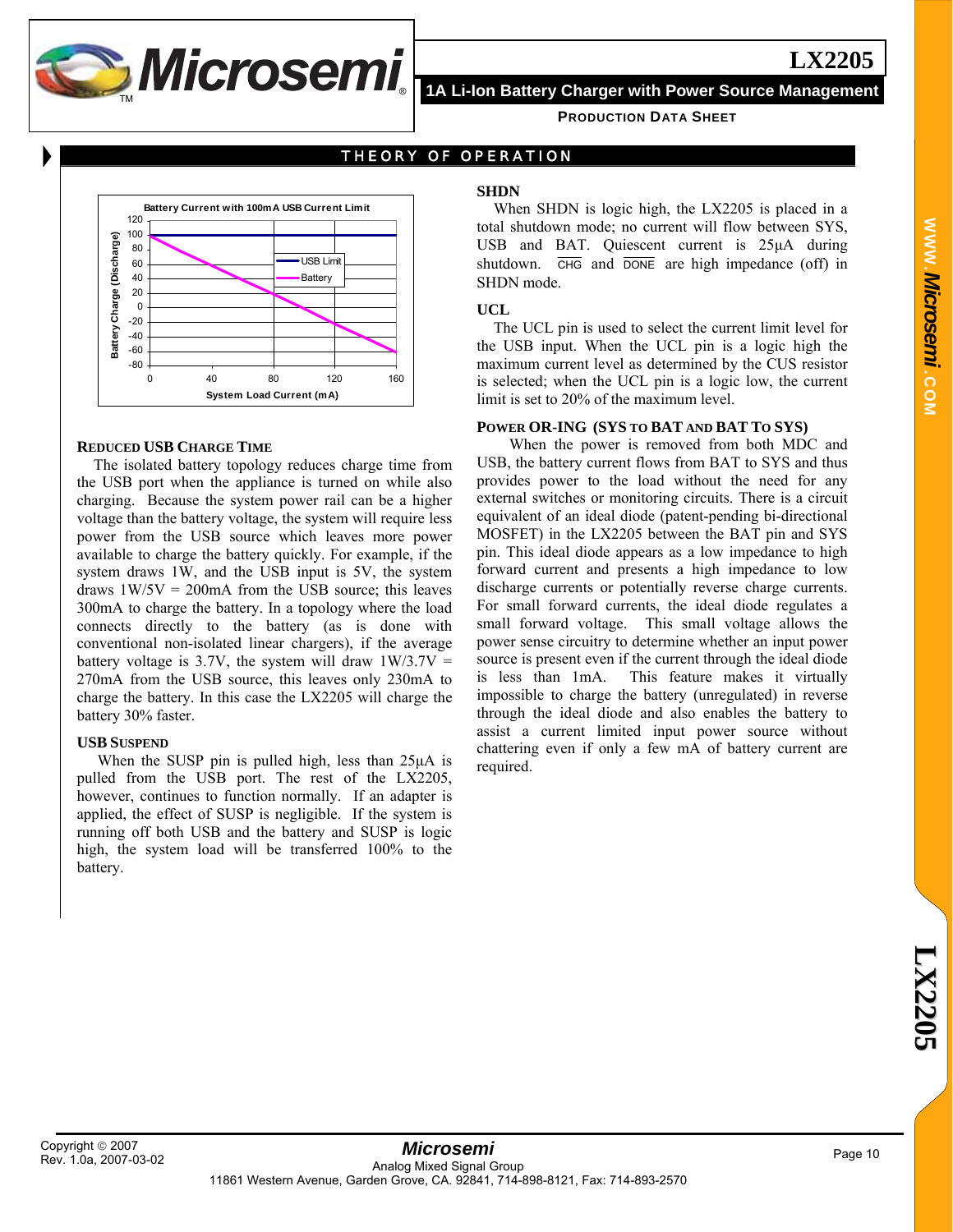

## THEORY OF OPERATION / APPLICATION NOTE

#### **MDC, USB OR-ING, UVLO AND DC OK**

The power path from the USB input to the SYS pin consists of a current limiter and a bidirectional switch (capable of blocking current in either direction). The USB input is switched off when at least one of the following conditions exists:

- 1. VUSB < VUSBUVLO
- 2. USB Suspend pin is asserted.
- 3. VMDC > VUSB
- 4.  $V$ MDC  $> V$ DCOK THRESHOLD

The MDC input is a monitoring input only, it is not a high current input. When the voltage at SYS exceeds the UVLO level, (typically 3.7V), the charger portion of the circuit is activated. The DC OK output is pulled low when both of the following conditions are true:

- 1.  $V$ MDC  $>$   $V$ DC OK THRESHOLD
- 2.  $V$ SYS > VBAT

Therefore when using a current limited wall adapter it is possible to charge the battery and not assert the DC OK output.

#### **PROTECTION FEATURES**

Conditioning Current Mode – If the battery terminal voltage is less than 2.7V, the battery charger will reduce the charge current to 5% of full scale. This also protects the appliance from overheating by trying to drive the full charging current into a short circuited battery.

Under Voltage Lockout – The charger remains inactive until the under voltage lockout threshold is exceeded at the SYS pin.

Thermal Control Loop – The power dissipation of the charger is limited by reducing the charge current with a control loop to prevent the die temperature from exceeded approximately 140°C.

Reverse Current Blocking – Current will not flow out of the USB pin.

Shutdown Mode – If the SHDN pin is logic high, the charger enters a shutdown mode to prevent draining the battery.

Battery Temperature Lockout – If an unsafe temperature is sensed by the TFB input window comparator, battery charging is suspended.

#### **LAYOUT GUIDELINES**

- It is important when laying out the  $LX2205$  to place 10µF ceramic capacitors as close to the SYS, USB and VBAT IC terminals as possible to filter switching transients.
- It is important to provide a low thermal impedance path from the thermal pad on the bottom of the LX2205 package to the ground plane of the circuit board to maximize heat dissipation. Generally this is accomplished by the use of multiple thermal vias.
- The compensation capacitor should be placed close to the CMP pin and connected with a short trace.

#### **CHARGE CURRENT PROGRAMMING**

The CCP, CTP, and CUS programming pins are used to program the constant charge current, termination current, and USB current, respectively. These pins utilize regulated output voltages that produce a program current across an external resistor to GND.

The following tables are guidelines for selecting the proper resistor values:

| Constant Charge Current (in mA) | $R_{CCP}$                          |
|---------------------------------|------------------------------------|
| 50                              | 1270k                              |
| 100                             | 604k                               |
| 200                             | 294k                               |
| 300                             | 187k                               |
| 400                             | 137k                               |
| 500                             | 107k                               |
| 600                             | 88.7k                              |
| 700                             | 75.0k                              |
| 800                             | 63.4k                              |
| 900                             | 56.2k                              |
| 1000                            | 49.9k*                             |
|                                 | $*$ R <sub>CCP</sub> minimum value |
| Termination Current (in mA)     | $R_{CTP}$                          |
| 5                               | 237k                               |
| 10                              |                                    |
|                                 | 105k                               |
| 20                              | 51.1k                              |
| 40                              | 24.9k                              |
| 60                              | 15.8k                              |
| 80                              | 11.8k                              |
| 100                             | 9.09k                              |
| 120                             | 7.50k                              |
| 140                             | 6.34k                              |
| 160                             | 5.49k                              |
| 180                             | 4.75k                              |
| 200                             | 4.22k                              |

**LX2205**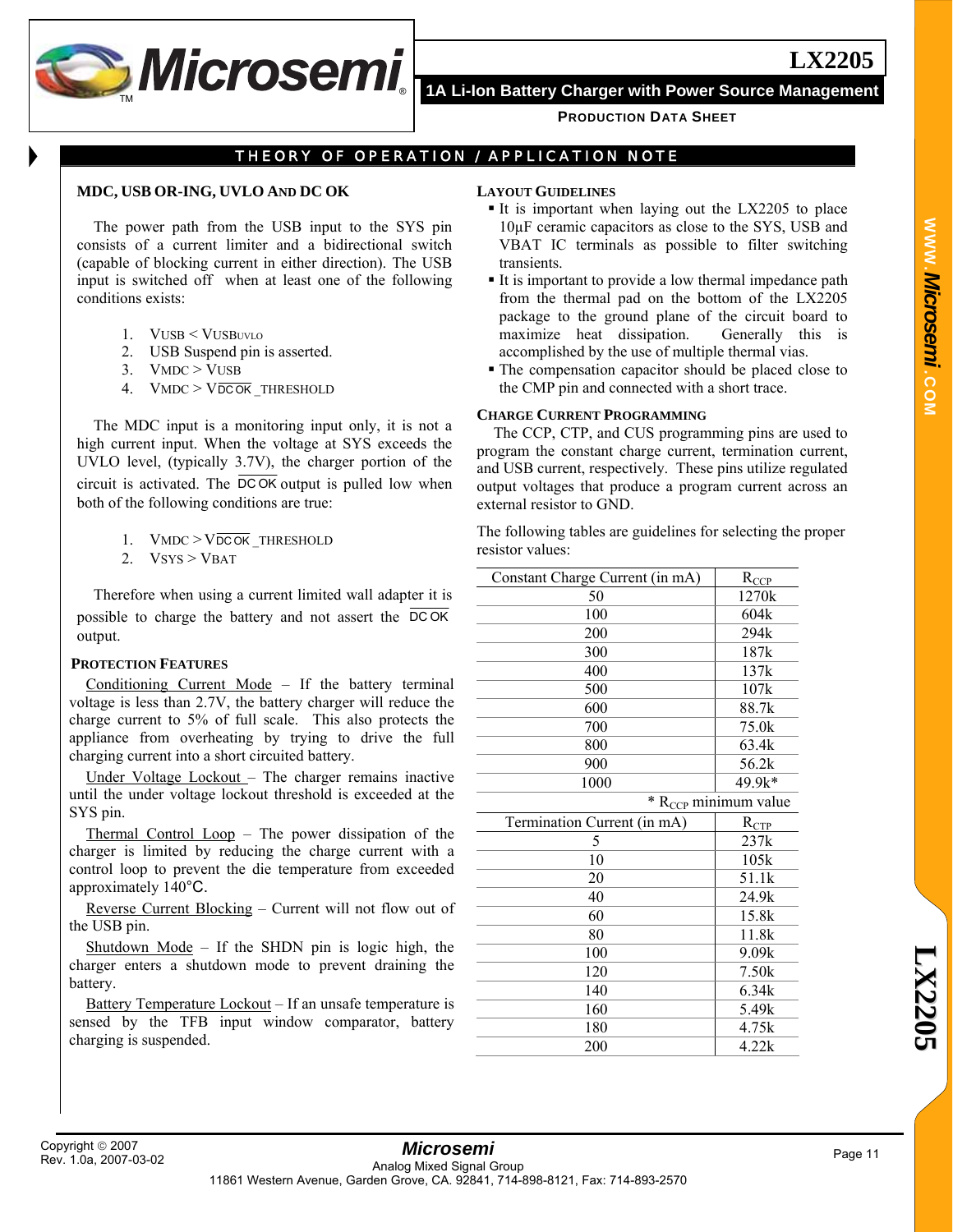

### APPLICATION NOTE

#### **BATTERY TEMPERATURE MONITOR**

 The LX2205 has an input to monitor the battery temperature during battery charging. The SYS voltage must be used to bias this circuitry. During the occurrence of a TMP fault, the charge cycle is suspended; however the status indicators state remains unchanged.

A typical Lithium Ion battery should only be charged within a temperature range of 0°C to 60°C. For this calculation example, a Vishay NTHS0402N01N1003J thermistor was used. This thermistor has the value of 327kΩ at 0°C, 100kΩ at 25°C and 24.9kΩ at 60°C. The thermistor must be biased with a Thevenin voltage source and series resistance to achieve the proper TMP thresholds. A fixed value resistor is added in series with the thermistor to prevent it from becoming too low impedance at high temperatures and causing the TMP input to default to off.



Using a value of  $R_{MIN}$  that is  $\frac{1}{2}$  the thermistor high temperature trip resistance value works well; therefore, for this example, set the value of  $R_{MIN}$  to:

$$
12.4k = R_{\text{MIN}} = \frac{R_{T=60^{\circ}C}}{2} \ .
$$

This has the effect of adding a fixed 12.4k to the thermistor resistance values so it becomes 339kΩ at 0°C, 112kΩ at 25°C and 37.3kΩ at 60°C.

The equations for  $R_{TH}$  and  $V_{TH}$  are, using Cold Temperature Fault Threshold average of 74% and the Hot Temperature Fault Threshold average of 29% of  $V_{\rm sys}$ :

$$
\frac{V_{TH}}{V_{sys}} = \frac{0.29 \times 0.74 \times (R_{T=0\degree C} - R_{T=60\degree C})}{(0.29 \times R_{T=0\degree C}) - (0.74 \times R_{T=60\degree C})}
$$
  
= K = 0.916

$$
R_{\scriptscriptstyle TH} = \left(\frac{K}{0.74} - 1\right) \times R_{\scriptscriptstyle T=0^{\circ}C} = 80.6k
$$

Rev. 1.0a, 2007-03-02

To finish the design it is necessary to create the Thevenin Voltage and resistance using a voltage divider from the SYS pin.

The values of R1 and R2 can be calculated as:

$$
R_1 = \frac{R_{TH}}{K} = 88k
$$
  

$$
R_2 = \frac{R_1 \times R_{TH}}{R_1 - R_{TH}} = 958k
$$

Actual standard 1% resistor values are: 953k and 88.7k. The final circuit for this example is:



The TMP voltages with this circuit are:

| TEMP ( | <b>RNTC</b> | VTMP (% VSYS) |
|--------|-------------|---------------|
| $-20$  | 971k        | 85%           |
|        | 327k        | 74%           |
| 25     | 100k        | 53%           |
| ናበ     | 24.9k       | 29%           |
|        | 12.6k       | 22%           |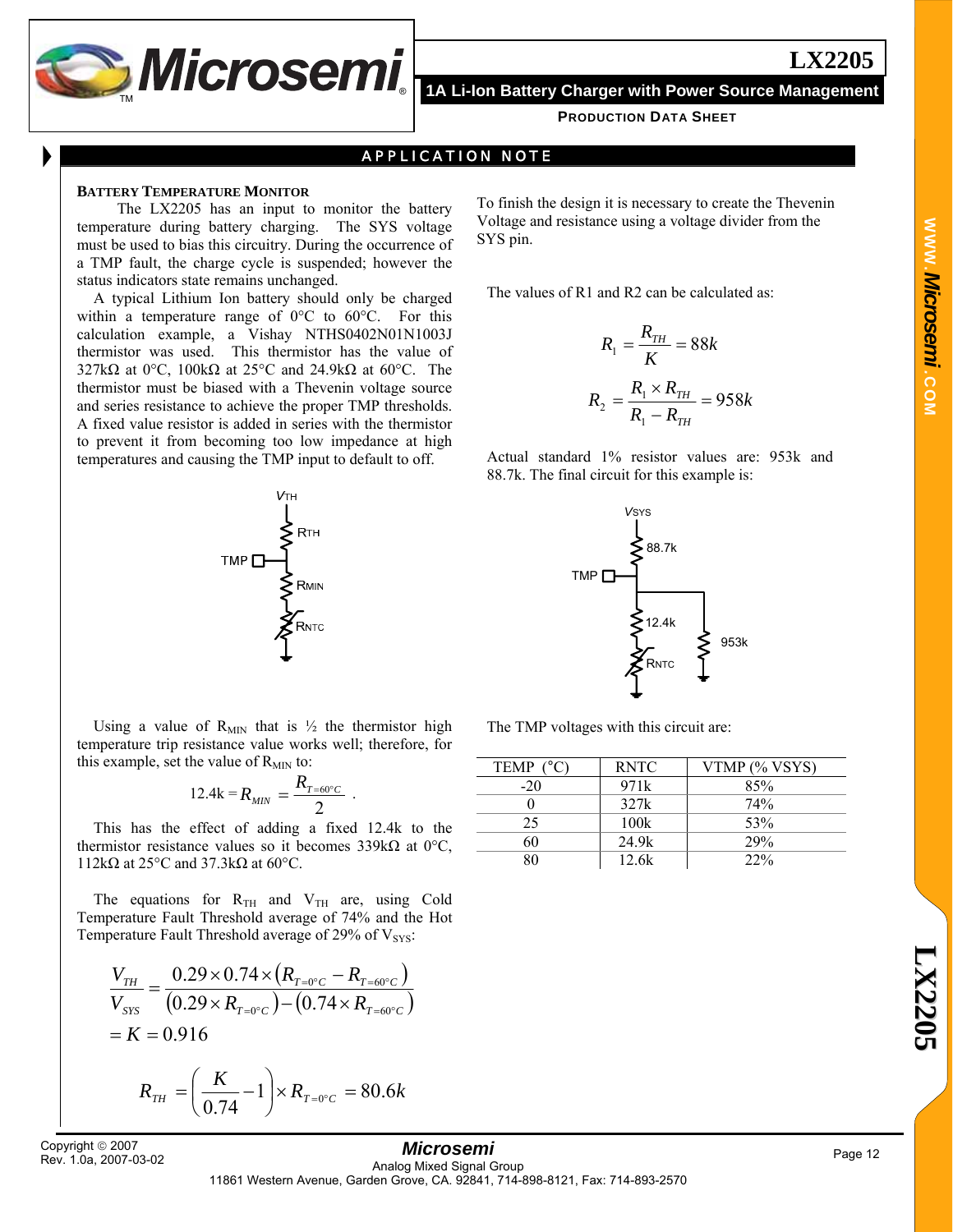

TYPICAL CHARGING CURRENT VS BATTERY VOLTAGE TYPICAL CHARGING CURRENT VS V<sub>sys</sub>





1.2 1 Charge Current (A) **Charge Current (A)** 0.8 0.6 0.4  $V_{BAT} = 3.9V$ 0.2 0 4.2 4.6 5 5.4 5.8

**SYS Voltage**



CHARGE TO DISCHARGE SWITCHOVER  $V_{\rm{SYS}}$ **IBAT** ومواجو DC OK  $Ch1$  1.00 V  $M[10.0 \mu s]$  A Ch1 1 4.30 V  $Ch<sup>4</sup>$  500mA  $\Omega$ <sup>R</sup>  $Ch3$  $1.00V$  $\sqrt{30.20\%}$ 

Rev. 1.0a, 2007-03-02